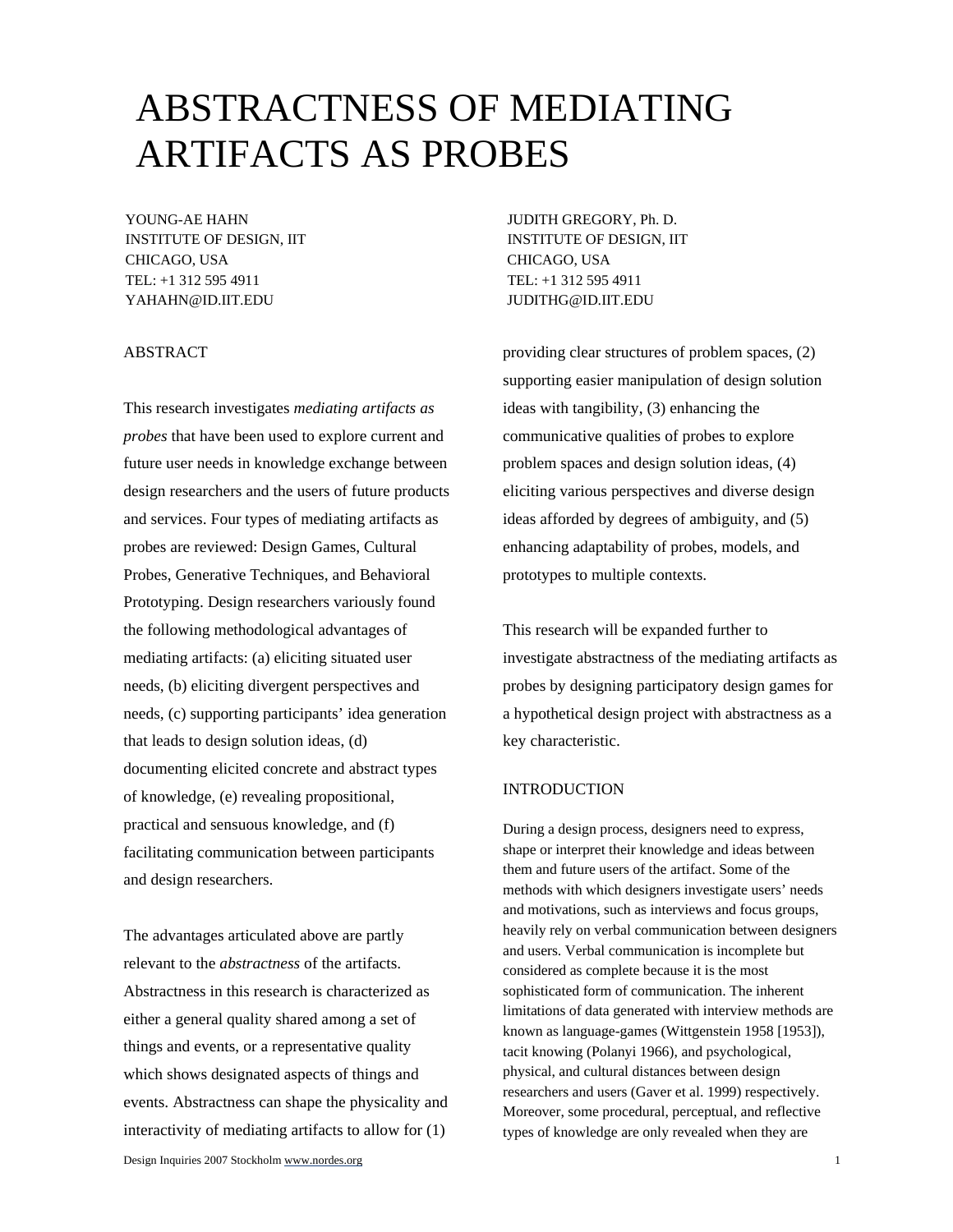mediated with visual or tangible artifacts.

A number of designers have been developing user research methods that actively encourage non-linguistic communication to compensate for such limitations, mediating artifacts are critical elements of such methods. The following discussion of mediating artifacts in this research is especially concerned with, and limited to, artifacts that have been used as probes to generate information and gather inspiration from users.



Figure 1. Inclusion Relations among Probe, Model, and Prototype

# THREE CATEGORIES OF MEDIATING ARTIFACTS: PROBE, MODEL, AND PROTOTYPE

In this research, three categories of mediating artifacts - - probe, model, and prototype -- will be defined by their functions and roles in design project research. Mediating artifacts may be used (a) as probes to explore current and future user needs, (b) as models that describe structures such as products, services, or processes, and (c) as prototypes that represent design solution ideas. If we draw the inclusion relations among them, then we can find the boundary of probes illustrated with Figure 1 in which some models and prototypes with exploratory purposes are included. This research will investigate mediating artifacts that belong

within the boundary of 'probes'.

A probe is defined as "any small device […] which can penetrate or be placed in or on something for the purpose of obtaining […] information" (all definitions from OED 2006). A probe is the broadest term among them as it may include any objects, settings and environments, and even models and prototypes developed to investigate design research questions. Both representational and nonrepresentational objects can be used as probes. Representation has subcategories depending on what is represented, such as model and prototype. A model is defined as "a simplified or idealized description or conception of a particular system, situation, or process [...]; a conceptual or mental representation of something". A model can be a representation of both physical and abstract concepts, but it is not necessarily visualized or materialized in three dimensional forms. When a model is representing a design solution, then it may act as a prototype which is defined as "a preliminary one made in small numbers so that […] mass-production can be evaluated". As models are representations of structures of any kind, and a prototype is a partial representation of a solution, a prototype can be a kind of model. Not all models are prototypes, however, since models do not necessarily represent solution ideas. Not all probes are models either because probes are not necessarily a representation of structures.

# METHODOLOGICAL ADVANTAGES OF MEDIATING ARTIFACTS AS PROBES

Four types of mediating artifacts as probes are reviewed in this paper. First, mediating artifacts may be used as *Design Games* to engage participants in game format research activities (Ehn and Sjögren 1991; Brandt 2004). Design Games aim to (1) explore users' current practice, future needs and design solution ideas, (2) provide fun and engaging atmospheres, and (3) create a space for a discussion of organizational issues such as differences in perspectives and inequalities in participation.

Second, mediating artifacts may also be used as *Cultural Probes* to solicit participants' spontaneous and imaginative responses in relation to the provocative qualities (Gaver et al. 1999). Such responses are not meant for scientific research analyses, but rather they reveal some aspects of participants' lives that designers can use as resources of their creativity.

Third, mediating artifacts are used as *Generative Techniques* (Sanders 2001a) to externalize participants'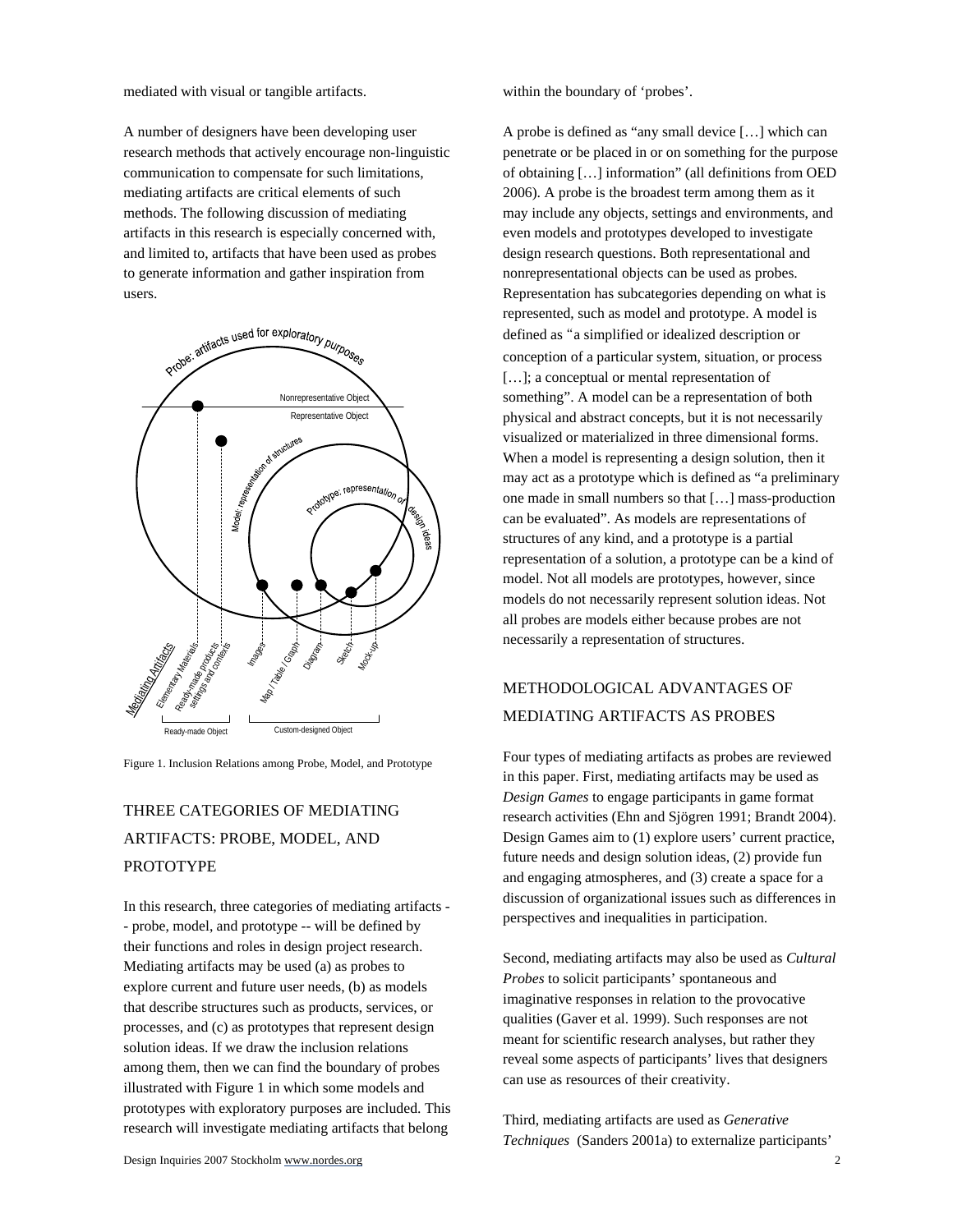tacit and latent kinds of knowledge, and the activities themselves and collected materials enable researchers to project desirable future from what the participants 'make' along with interviews and observation data.

Fourth, mediating artifacts are used as *behavioral prototypes* (Poggenpohl 2002) or mock-ups (Iacucci et al. 2000; Brandt 2005) to materialize design ideas. Iterative prototyping facilitates communication between designers and users as well as offering opportunities for further exploration.

In the discussion below, how mediating artifacts as probes can facilitate designer-user knowledge exchange will be argued with design project research cases.

#### ELICITING SITUATED USER NEEDS

Used within proper contexts, mediating artifacts can elicit situated user needs, both current and future ones. Ehn and Sjögren (1991) developed the Carpentrypoly game which was a role-playing game intended to stage carpenters' current work experiences. Carpentrypoly is a board game similar to Monopoly, but the market opportunities in Carpentrypoly were based on the real business situations at the time. Artifacts used in Carpentrypoly, a board game, three roles, and stack of cards with opportunities and disasters, constituted models of the business settings and opportunities and disasters. Due to the design of this game, the responses generated are grounded in the real business situations that the carpenters faced.

# ELICITING DIVERGENT PERSPECTIVES AND **NEEDS**

Mediating artifacts can elicit divergent perspectives and needs that participants can discuss together to set priorities. The Landscape Game (Brandt and Messeter 2004) was designed to encourage discussion among stakeholders with different perspectives, by introducing imagery and simple means for prioritization. Pictorial images given to participants were interpreted in many different ways, sometimes indirectly based on the projection of their different backgrounds and experiences. Prioritization of their choices of images (important things go to the center) led to discussions in which participants talked about the reasons behind their choices.

# SUPPORTING PARTICIPANTS' GENERATION OF DESIGN SOLUTION IDEAS

Mediating artifacts may support participants' problemsolving activities as a part of design idea generation. Ehn and Sjögren (1991) provided Layoutkits to carpenters to examine current layout of their workplace to discover problems, and their suggested layout to discover possible solutions to the problems. The machine cards in the Layoutkits supported the participants' creative problemsolving activities by providing models that they could form and reform. Modeling and visualization are reported to be useful for problem-solving, as graphical external representations reduce participants' cognitive burden by functioning as a "visual-spatial scratch-pad component of working memory" (Baddeley 1990 quoted in Cox and Brna 1995).

# DOCUMENTING ELICITED CONCRETE AND ABSTRACT TYPES OF KNOWLEDGE

Mediating artifacts may document elicited concrete types of knowledge with iconic representations, and materialize abstract types of knowledge with metaphoric representations. The resulting space layouts using Layoutkits (Ehn and Sjögren 1991) were iconic representations of users' current or imagined future workplaces. User interfaces created with the Velcromodeling Toolkit (Sanders and William 2002) capture users' embodied ideas. The Cognitive Mapping Kit (Ibid.), on the other hand, supports diagrammatic representations of user experiences, and the generated maps are metaphors of invisible processes such as personal experiences. Other examples of metaphoric representations are the concentric circles used in the Landscape Game (Brandt and Messeter 2004) which is an abstract representation of a work environment where horizontally and vertically laid out images from the User Game are abstract representations of the flows of stories participants came up with when the game was played.

# REVEALING PROPOSITIONAL, PRACTICAL AND SENSUOUS KNOWLEDGE

Mediating artifacts reveal propositional knowledge, practical experiences and sensuous knowledge (Wittgenstein 1958[1953]) that users have with current products and services or may have with future artifacts. Ehn's 'design-by-doing' methods revealed both propositional knowledge and practical experience in computer use from the observations of participants' direct interactions with prototypes (Ehn and Sjögren 1991).

-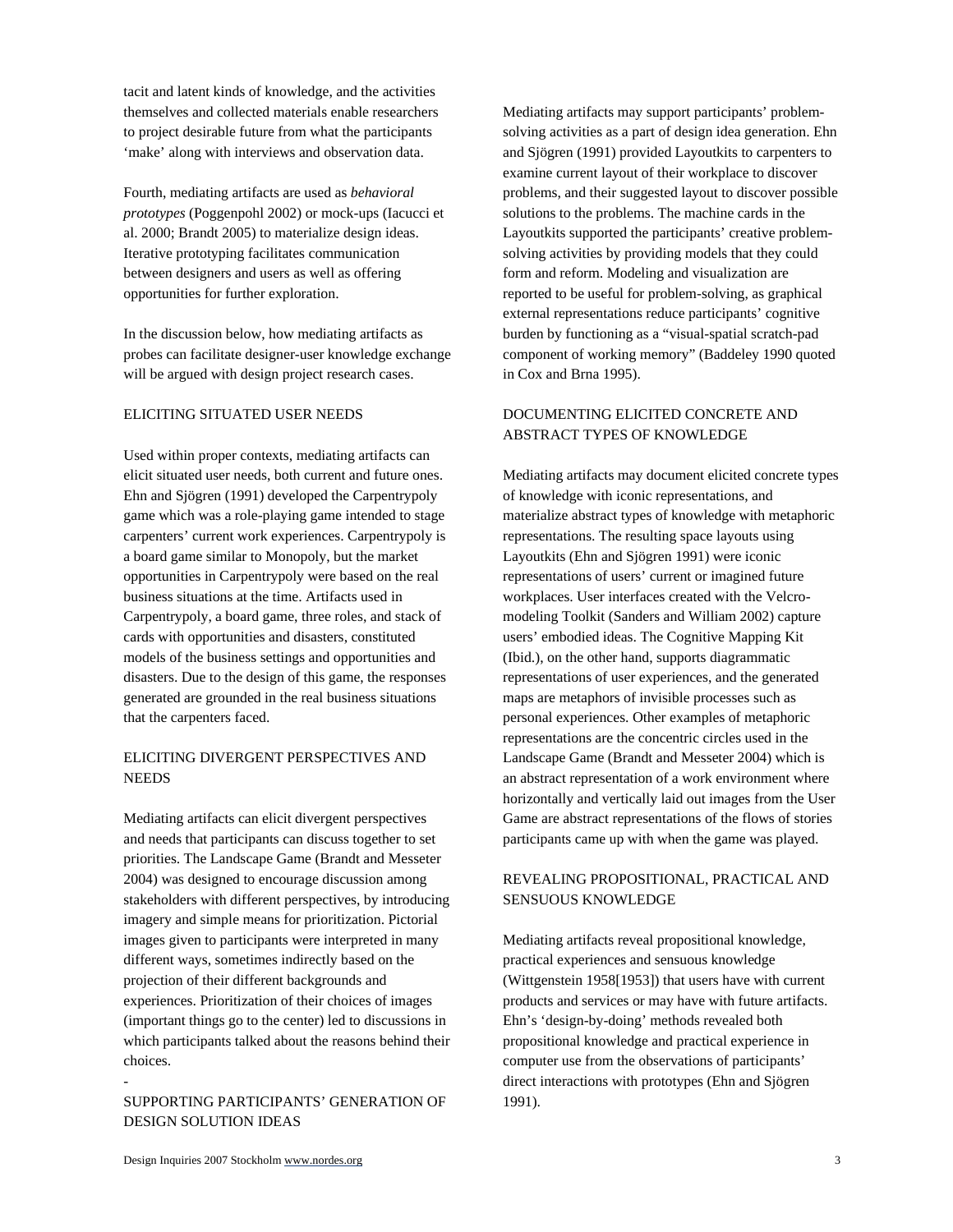#### FACILITATING COMMUNICATION

Mediating artifacts facilitate communication by mediating physical, cultural, and sometimes verbal communication gaps between participants and design researchers. Cultural Probes (Gaver et al. 1999) are used for two overarching purposes. First, a probe may partly resolve the communication problems that researchers have when they work with users they meet for the first time: the psychological, physical, and cultural distances, and the generation gaps, between the design researchers and participants. Second, a probe can elicit more than obvious needs and desires by using oblique wording and evocative images. The value of cultural probes are argued as "opportunities [they provide] to discover new pleasures, new forms of sociability, and new cultural forms (Gaver et al. 1999, p. 25)" which might have been harder or impossible to see with controlled methodologies to solve predefined problems.

# ABSTRACTNESS OF MEDIATING ARTIFACTS

The advantages of using mediating artifacts as probes are partly relevant to the abstractness of the artifacts. Abstractness in this research is characterized as two qualities: First, it is "a general quality or characteristic apart from specific objects or instances" (abstract 2007) which reveals common structures of things and events that belong to a same set. Second, it is a representative quality which shows designated aspects of things and events without being distracted by unnecessary details. Abstractness can shape physicality and interactivity of probes, for example the abstractness of a probe with low appearance fidelity can remind users of many things with similar forms (association) which can lead to exploration of fresh ideas. In the discussion below, how the physicality and interactivity of mediating artifacts can benefit from the abstractness will be discussed with examples.

# PROVIDING CLEAR STRUCTURES OF PROBLEM SPACES

The abstractness of the artifacts provides clear structures, sometimes alternative perspectives, of problem spaces when they serve as models of the problem spaces. The structures and perspectives externalized with models support the participants' understanding of the problems.



Figure 2. Abstractness That Shapes the Physicality and Interactivity of Probes

Problems that we encounter in design projects are often messy and ill-structured when multiple stakeholder groups are involved, because of their multiple perspectives and conflicting interests. One of the goals of user research is having clear understanding of current problems, and the abstractness of mediating artifacts supports it when they are used for user research to construct models of the problem spaces by summarizing common aspects of problem descriptions from diverse sources. Such a benefit is described as ideal or platonic types of boundary objects by Star and Griesemer (1990) in which we do not see any detailed descriptions for any one locality, but they preserve common structures of the individual elements. For example, an abstract diagram of a machine layout in a factory can give us a chance to understand the current workflow of this factory, from a holistic viewpoint without being distracted by unnecessary details of various machines, and also from a different viewpoint since normally no one looks down the entire factory from the roof. That is a good place to start to consider the rearrangement of machines for optimal workflow.

#### SUPPORTING EASIER MANIPULATION OF DESIGN SOLUTION IDEAS WITH TANGIBILITY

When mediating artifacts serve as exploratory models of problem spaces or design solution ideas, the abstractness of the artifacts supports easier manipulation by substituting something manageable in our hands for uncontrollable world with.

Latour (1986) describes this point with the advantageous characteristics of immutable mobiles that are scalable, easily shuffled with other artifacts, and mobile including the ability to be transported to other physical locations if necessary. These characteristics allow design researchers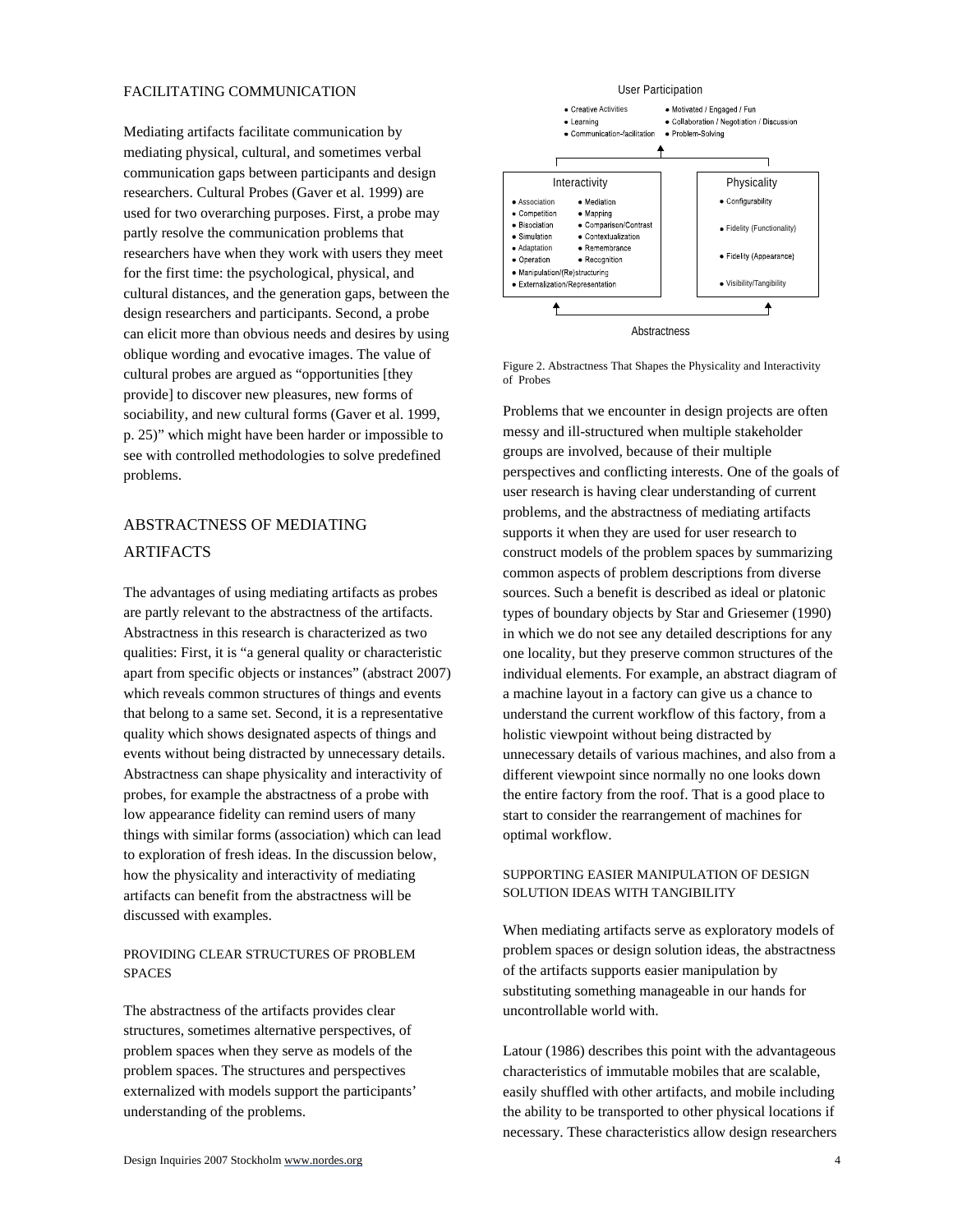



(2) easier manipulation of design solution ideas with tangibility





(3) enhancing communicative qualities of probes to explore problem spaces and design solution ideas

 $(mouse)$   $\sqrt{c}$  clippers and diverse design ideas afforded by degrees of ambiguity

rubber-made



Figure 3. Advantages of Abstractness of Mediating Artifacts

and users to explore problems by iterative materialization of ideas with mediating artifacts, and share the result with others who did not directly participate to the development process. Explorative prototyping with cheap and malleable materials, for example building a computer with cardboards, encourages experiments in diverse directions. Whether the materials are the same or different from final products does not matter in the early stages of design if all participants understand the prototypes as abstract representations of certain aspects of future artifacts. For the same reason, it is not weird to add something foreign to the prototype, for example adding rubber gloves to the cardboard computer if every participant understands the gloves are just abstract representations of new input devices working like hands as illustrated in Figure 3.

# ENHANCING THE COMMUNICATIVE QUALITIES OF PROBES TO EXPLORE PROBLEM SPACES AND DESIGN SOLUTION IDEAS

Design Inquiries 2007 Stockholm www.nordes.org 5 The abstractness of artifacts as models can make the meaning of the artifact clear to all participants to varying degree. Representing objects and relationships with other artifacts, especially simpler and more abstract ones, means looking at certain aspects of the objects and relationships, and the models are designed to include only such aspects. For example, a Venn diagram is a model reduced to the inclusion relations of the represented entities. Due to its abstractness, its meaning is easily communicated to readers, and the shared understanding serves as mutual knowledge as the basis of mediating different perspectives. In another example, if a group of participants are working on a computer designing project, and having a discussion

with a prototype, a cardboard box with two rubber gloves attached, then to make the discussion work, everyone should agree to the assumption that the box is a computer and the two rubber gloves are new input devices. They will then voluntarily look at the analogous aspects between the box and a computer, or rubber gloves and input devices only. This agreement is an act of building mutual knowledge.

# ELICITING VARIOUS PERSPECTIVES AND DIVERSE DESIGN IDEAS AFFORDED BY DEGREES OF **AMBIGUITY**

The abstractness of artifacts may elicit various perspectives and diverse design ideas because the meanings of the artifacts are ambiguous (Gaver et al. 2003). If we go back to the example of the cardboard computer, it is possible for any of the participants to be reminded of something else than input devices by looking at the rubber gloves, anything that shares similar functionality of hands, because the rubber gloves themselves are mere representations of input devices, and the relation between the representation and the represented is rather ambiguous. If one of the participants starts to notice another aspect of the rubber gloves such as the flexibility of material, then a new idea could be developed from the ambiguous meaning of the representation.

# ENHANCING ADAPTABILITY OF PROBES, MODELS, AND PROTOTYPES TO MULTIPLE CONTEXTS

Abstractness and ambiguity are closely relevant to the last characteristic, adaptability. As the mediating artifacts were abstract to some degrees, they are adaptable to different problem structures across multiple contexts.